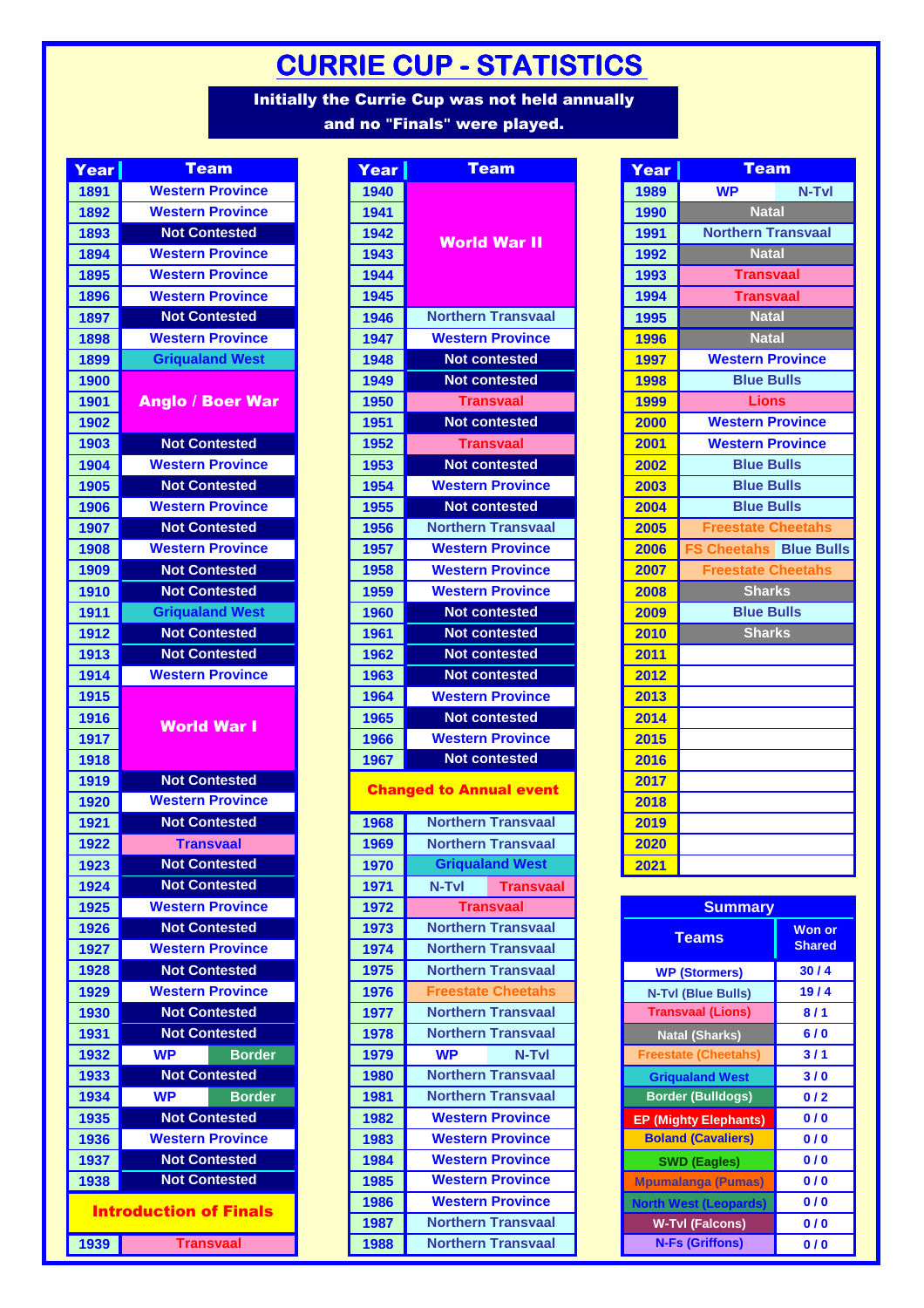## **CURRIE CUP - STATISTICS**

| 1996 | Teams              |     | Won Draw Log Pts |
|------|--------------------|-----|------------------|
| 1st  | <b>Natal</b>       | 12. | 24               |
|      | Northern Transvaal |     | 22               |
| 3rd  | eestate            |     |                  |
| 4th  | ransvaal           |     | 19               |

| 1997            | <b>Teams</b>            |         | Won Draw Log Pts | <b>1997 FINAL</b>         |    |
|-----------------|-------------------------|---------|------------------|---------------------------|----|
| 1 <sub>st</sub> | <b>Nestern Province</b> | $12 \,$ | 58               | <b>Western Province</b>   | 14 |
|                 | <b>Sharks</b>           | 12      | 67               | <b>Freestate Cheetahs</b> |    |
| 3rd             | reestate Cheetahs       |         |                  |                           |    |
| 4th             | <b>Lions</b>            |         | 45               |                           |    |

| 1998            | <b>Teams</b>            |    | <b>Won Draw Log Pts</b> | <b>1998 FINAL</b>       |    |
|-----------------|-------------------------|----|-------------------------|-------------------------|----|
| 1 <sub>st</sub> | <b>Grigualand West</b>  |    |                         | <b>Blue Bulls</b>       |    |
| 2 <sub>nd</sub> | <b>Blue Bulls</b>       | 10 | 49                      | <b>Western Province</b> | 20 |
| 3rd             | <b>Sharks</b>           |    | 47                      |                         |    |
| 4th             | <b>Western Province</b> | 10 |                         |                         |    |

| 1999       | <b>Teams</b>              |    | Won   Draw   Log Pts | <b>1999 FINAL</b> |    |
|------------|---------------------------|----|----------------------|-------------------|----|
| 1st        | <b>Lions</b>              | 11 | 51                   | Lions             | 32 |
| 2nd        | <b>Sharks</b>             | 10 | 51                   | <b>Sharks</b>     |    |
| <b>3rd</b> | <b>Freestate Cheetahs</b> |    |                      |                   |    |
| 4th        | <b>SWD Eagles</b>         |    | 45                   |                   |    |

| 2000 | <b>Teams</b>            |    | Won   Draw   Log Pts | <b>2000 FINAL</b>       |    |
|------|-------------------------|----|----------------------|-------------------------|----|
| 1st  | <b>Sharks</b>           | 12 | 25                   | <b>Western Province</b> | 25 |
|      | <b>Nestern Province</b> | 12 | 24                   | <b>Sharks</b>           | 15 |
| 3rd  | <b>Lions</b>            |    | 21                   |                         |    |
| 4th  | eestate Cheetahs        |    |                      |                         |    |

| 2001 | <b>Teams</b>            |  | Won   Draw   Log Pts | <b>2001 FINAL</b>       |    |
|------|-------------------------|--|----------------------|-------------------------|----|
| 1st  | <b>Nestern Province</b> |  | 25                   | <b>Western Province</b> | 29 |
| 2nd  | <b>Sharks</b>           |  | 24                   | <b>Sharks</b>           | 24 |
| 3rd  | Lions <sup>®</sup>      |  | 24                   |                         |    |
|      | reestate Cheetahs       |  |                      |                         |    |

| 2002            | <b>Teams</b>      |  | <b>Won Draw Log Pts</b> | <b>2002 FINAL</b>    |    |
|-----------------|-------------------|--|-------------------------|----------------------|----|
| 1 <sub>st</sub> | <b>Sharks</b>     |  | 28                      | <b>Blue Bulls</b>    | 31 |
| 2nd             | reestate Cheetahs |  |                         | <b>Gauteng Lions</b> |    |
| 3rd             | <b>Lions</b>      |  | 26 <sup>°</sup>         |                      |    |
| 4th             | <b>Blue Bulls</b> |  | 25                      |                      |    |

| 2003 | <b>Teams</b>            |    | Won Draw Log Pts | <b>2003 FINAL</b> |    |
|------|-------------------------|----|------------------|-------------------|----|
| 1st  | <b>Blue Bulls</b>       | 11 | 55               | <b>Blue Bulls</b> | 40 |
|      | <b>Sharks</b>           | 10 | 52               | <b>Sharks</b>     | 19 |
| 3rd  | <b>Western Province</b> |    | 51               |                   |    |
| 4th  | Lions                   |    | 44               |                   |    |

| 2004   | <b>Teams</b>              |  | <b>Won Draw Log Pts</b> | <b>2004 FINAL</b>            |    |  |
|--------|---------------------------|--|-------------------------|------------------------------|----|--|
| 1st    | <b>Blue Bulls</b>         |  | 56                      | <b>Blue Bulls</b>            | 42 |  |
|        | <b>Western Province</b>   |  | 46                      | <b>Freestate Cheetahs</b>    | 33 |  |
| $-3rd$ | <b>Freestate Cheetahs</b> |  |                         | <b>TOP TRI SCORER</b>        |    |  |
| 4th    | Lions                     |  | 45                      | <b>Etienne Botha-B/Bulls</b> | 16 |  |

| <b>1996 FINAL</b> |  |  |  |  |  |
|-------------------|--|--|--|--|--|
| Natal             |  |  |  |  |  |
| <b>Transvaal</b>  |  |  |  |  |  |

| <b>1997 FINAL</b>         |    |  |  |  |
|---------------------------|----|--|--|--|
| <b>Western Province</b>   | 14 |  |  |  |
| <b>Freestate Cheetahs</b> |    |  |  |  |

| <b>1998 FINAL</b>       |    |
|-------------------------|----|
| <b>Blue Bulls</b>       | 24 |
| <b>Western Province</b> | 20 |

| <b>1999 FINAL</b> |  |  |  |  |  |
|-------------------|--|--|--|--|--|
| Lions             |  |  |  |  |  |
| <b>Sharks</b>     |  |  |  |  |  |

| <b>2000 FINAL</b>       |    |  |  |  |  |
|-------------------------|----|--|--|--|--|
| <b>Western Province</b> | 25 |  |  |  |  |
| <b>Sharks</b>           | ш  |  |  |  |  |

| <b>2001 FINAL</b>              |  |  |  |  |  |
|--------------------------------|--|--|--|--|--|
| <b>Western Province</b><br>-29 |  |  |  |  |  |
| <b>Sharks</b>                  |  |  |  |  |  |

| <b>2002 FINAL</b>    |    |  |  |  |  |
|----------------------|----|--|--|--|--|
| <b>Blue Bulls</b>    | 31 |  |  |  |  |
| <b>Gauteng Lions</b> |    |  |  |  |  |

| <b>2003 FINAL</b> |     |  |  |  |  |
|-------------------|-----|--|--|--|--|
| <b>Blue Bulls</b> | 40  |  |  |  |  |
| <b>Sharks</b>     | TC. |  |  |  |  |

| <b>2004 FINAL</b>            |    |  |  |  |  |  |
|------------------------------|----|--|--|--|--|--|
| <b>Blue Bulls</b><br>42      |    |  |  |  |  |  |
| <b>Freestate Cheetahs</b>    |    |  |  |  |  |  |
| <b>TOP TRI SCORER</b>        |    |  |  |  |  |  |
| <b>Etienne Botha-B/Bulls</b> | 16 |  |  |  |  |  |